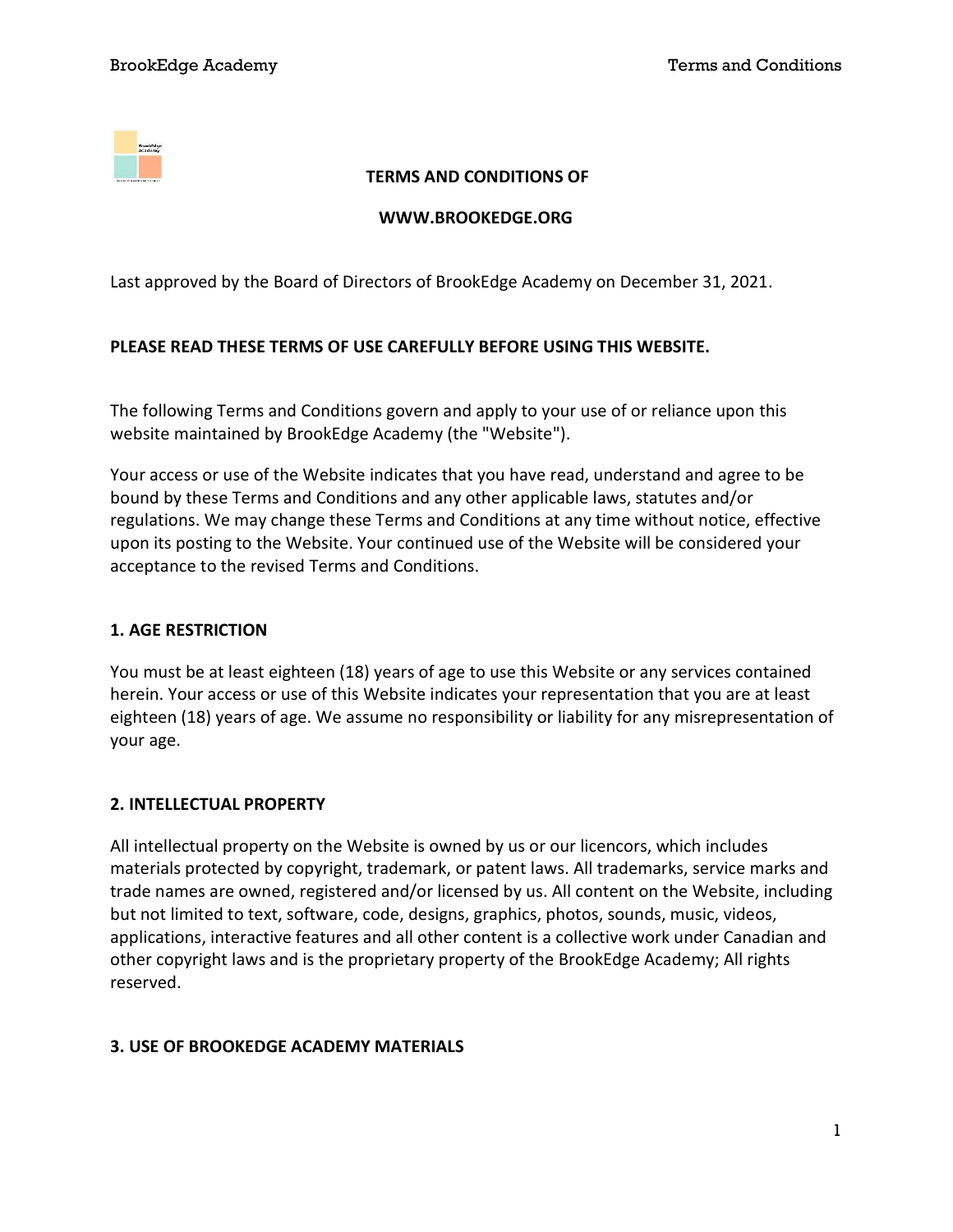We may provide you with certain information as a result of your use of the Website including, but not limited to, documentation, data, or information developed by us, and other materials which may assist in the use of the Website or Services ("BrookEdge Academy Materials"). The BrookEdge Academy Materials may not be used for any other purpose than the use of this Website and the services offered on the Website. Nothing in these Terms of Use may be interpreted as granting any licence of intellectual property rights to you.

# 4. PAYMENT

When you make a purchase on the Website, you agree to provide a valid instrument to make a payment. Pay attention to the details of the transaction, as your total price may include taxes, fees, and shipping costs, all of which you are responsible for.

When you provide a payment instrument to us, you confirm that you are permitted to use that payment instrument. When you make a payment, you authorize us (and our designated payment processor) to charge the full amount of the payment instrument you designate for the transaction. You also authorize us to collect and store that funding instrument, along with other related transaction information.

If you pay by credit or debit card, we may obtain a preapproval from the issuer of the card for an amount as high as the full price. If you cancel a transaction before completion, this preapproval may result in those funds not otherwise being immediately available to you.

We may cancel any transaction if we believe the transaction violates these Terms, or if we believe in doing so may prevent financial loss.

In order to prevent financial loss to you or to us, we may contact your funding instrument issuer, law enforcement, or affected third parties (including other users) and share details of any payments you are associated with, if we believe doing so may prevent financial loss or a violation of law.

### 5. SALE OF GOODS AND SERVICES

We may sell goods or services or allow third parties to sell goods or services on the Website. We undertake to be as accurate as possible with all information regarding the goods and services, including product descriptions and images. However, we do not guarantee the accuracy or reliability of any product information and you acknowledge and agree that you purchase such products at your own risk.

### 6. SHIPPING, DELIVERY AND RETURN POLICY

You agree to ensure payment for any items you may purchase from us and you acknowledge and affirm that prices are subject to change. When purchasing a physical good, you agree to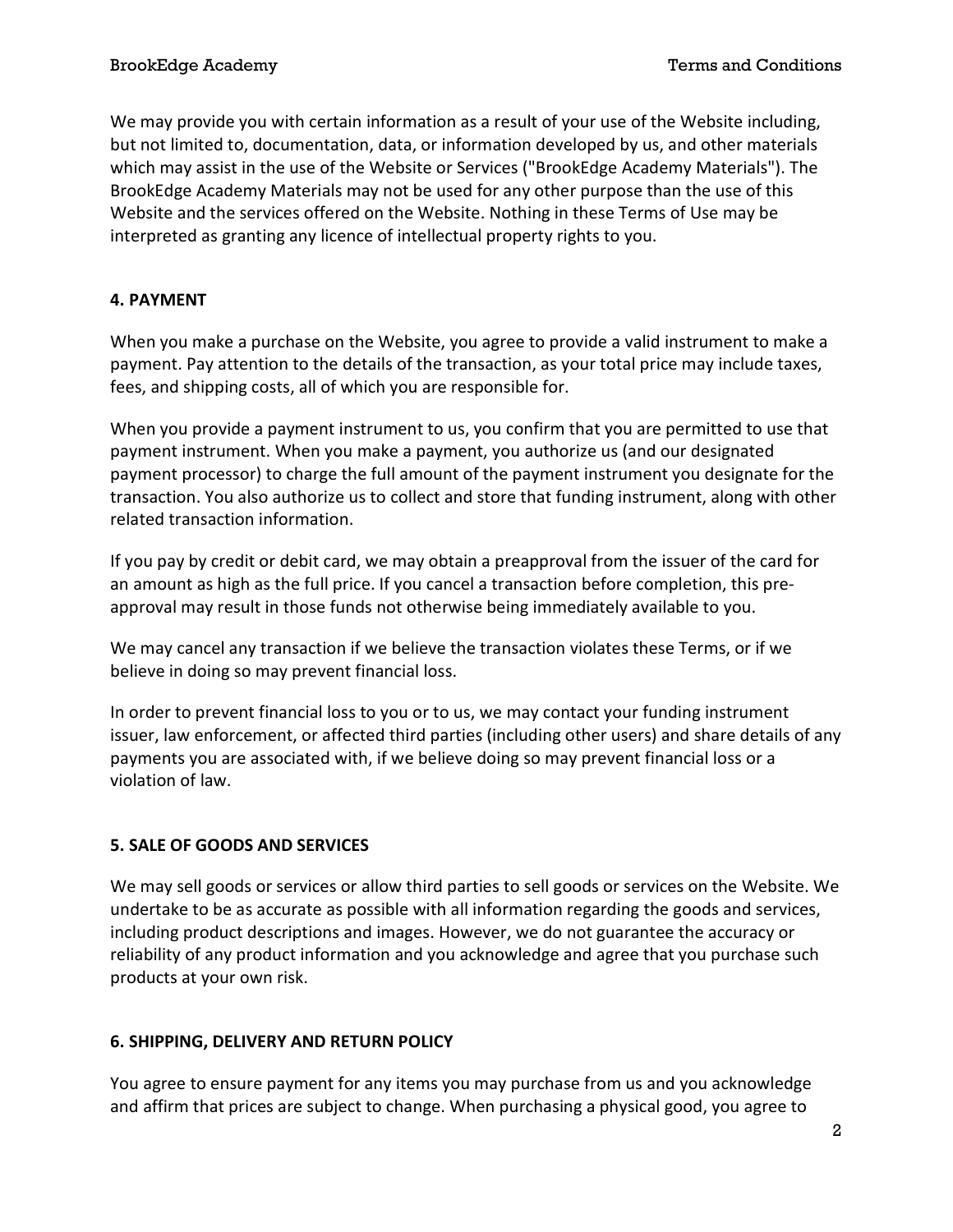provide us with a valid email and shipping address, as well as valid billing information. We reserve the right to reject or cancel an order for any reason, including errors or omissions in the information you provide to us. If we do so after payment has been processed, we will issue a refund to you in the amount of the purchase price. We may also request additional information from you prior to confirming a sale and we reserve the right to place any additional restrictions on the sale of any of our products. For the sale of physical products, we may preauthorize your credit or debit card at the time you place the order or we may simply charge your card upon shipment. You agree to monitor your method of payment. Shipment costs and dates are subject to change from the costs and dates you are quoted due to unforeseen circumstances.

For any questions, concerns, or disputes, you agree to contact us in a timely manner at the following:

brookedgeacademy@gmail.com

If you are unhappy with anything you have purchased on our Website, you may do the following:

Where applicable, a refund request should be directed by email to

brookedgeacademy@gmail.com

### 7. ACCEPTABLE USE

You agree not to use the Website for any unlawful purpose, or any purpose prohibited under this clause. You agree not to use the Website in any way that could damage the Website, the services or the general operation of BrookEdge Academy.

You further agree not to use and/or access the Website:

a) To harass, abuse, or threaten others or otherwise violate any person's legal rights;

b) To violate any intellectual property rights of us or any third party;

c) To upload or otherwise disseminate any computer viruses or other software that may damage the property of another;

d) To perpetrate any fraud;

e) To engage in or create any unlawful gambling, sweepstakes, or pyramid scheme;

f) To publish or distribute any obscene or defamatory material;

g) To publish or distribute any material that incites violence, hate or discrimination towards any group;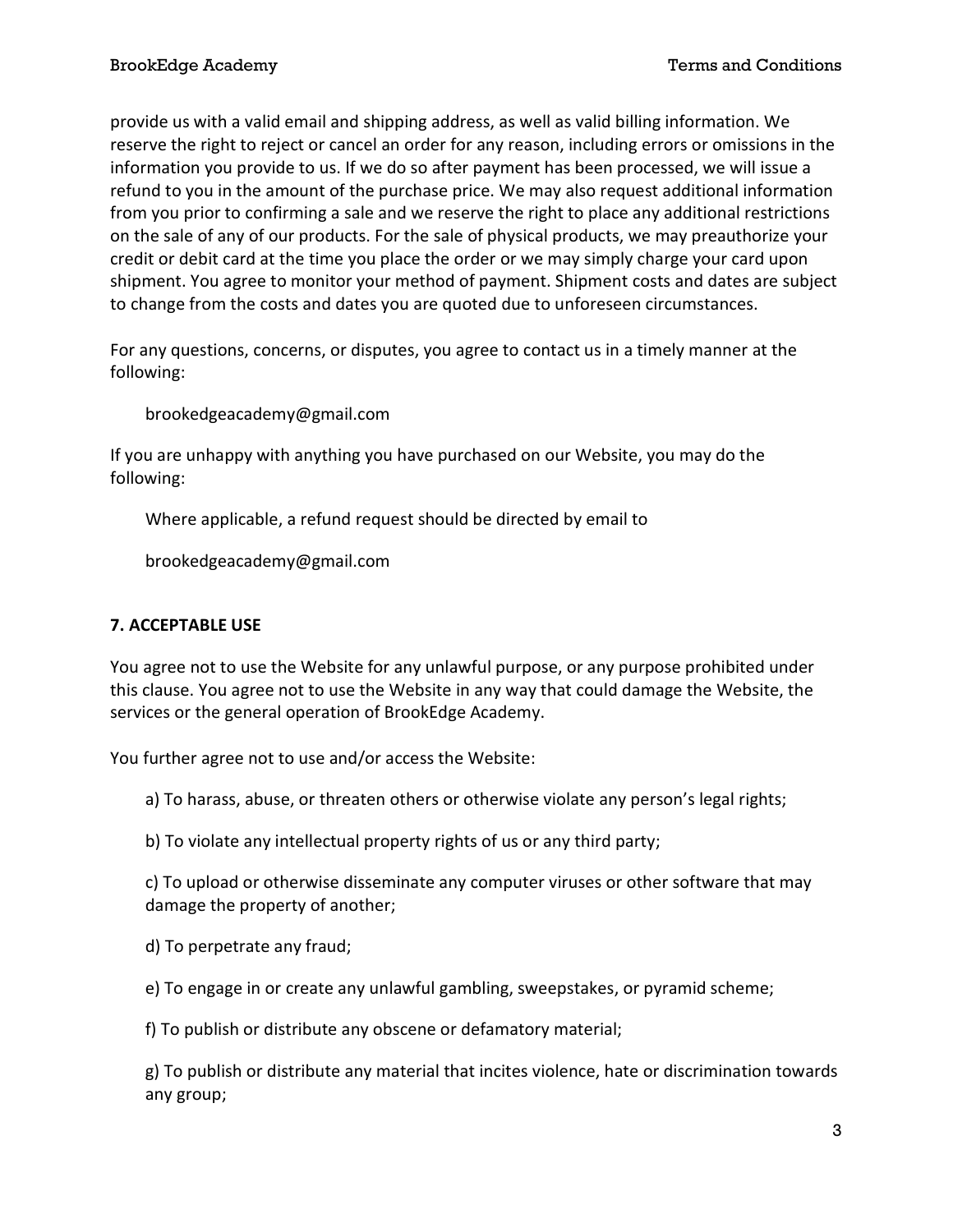h) To unlawfully gather information about others.

### 8. PROTECTION OF PRIVACY

Through your use of the Website, you may provide us with certain information. By using the Website, you authorize us to use your information in Canada and any other country where we may operate.

We may receive information from external applications you use to access our Website, or we may receive information through various web technologies, such as cookies, log files, clear gifs, web beacons or others.

We use the information gathered from you to ensure your continued good experience on our website. We may also track certain of the passive information received to improve our marketing and analytics, and for this, we may work with third-party providers, including other marketers.

If you would like to disable our access to any passive information we receive from the use of various technologies, you may choose to disable cookies in your web browser.

### 9. REVERSE ENGINEERING & SECURITY

You may not undertake any of the following actions:

a) Reverse engineer, or attempt to reverse engineer or disassemble any code or software from or on the Website;

b) Violate the security of the Website through any unauthorized access, circumvention of encryption or other security tools, data mining or interference to any host, user or network.

### 10. INDEMNIFICATION

You defend and indemnify BrookEdge Academy and any of its affiliates and hold us harmless against any and all legal claims and demands, including reasonable attorney's fees, which may arise from or relate to your use or misuse of the Website, your breach of these Terms and Conditions, or your conduct or actions. We will select our own legal counsel and may participate in our own defense, if we wish to so.

### 11. SPAM POLICY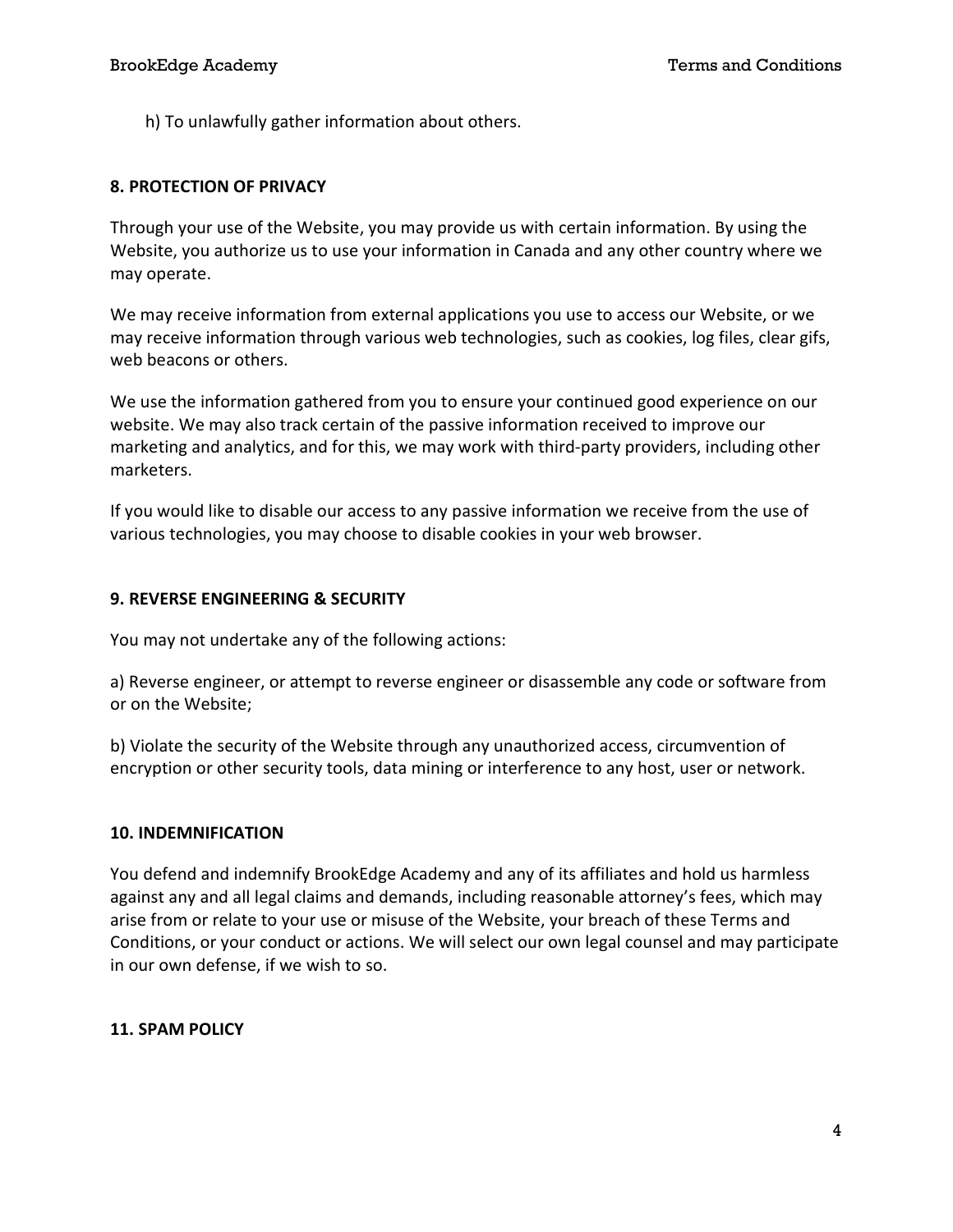You are strictly prohibited from using the Website or any of our services for illegal spam activities, including gathering email addresses and personal information from others or sending any mass commercial emails.

## 12. THIRD-PARTY LINKS & CONTENT

We may occasionally post links to third party websites or other services. We are not responsible or liable for any loss or damage caused as a result of your use of any third party services linked to from our Website.

### 13. VARIATION

To the extent any part or sub-part of these Terms and Conditions is held ineffective or invalid by any court of law, the prior, effective version of these Terms and Conditions be considered enforceable and valid to the fullest extent.

# 14. SERVICE INTERRUPTIONS

We may need to interrupt your access to the Website to perform maintenance or emergency services on a scheduled or unscheduled basis. You agree that your access to the Website may be affected by unanticipated or unscheduled downtime, for any reason, but that the we will have no liability for any damage or loss caused as a result of such downtime.

### 15. NO WARRANTIES

Your use of the Website is at your sole and exclusive risk and any services provided by us are on an "as is" basis. We disclaim any and all express or implied warranties of any kind, including, but not limited to the implied warranty of fitness for a particular purpose and the implied warranty of merchantability. We make no warranties that the Website will meet your needs or that the Website will be uninterrupted, error-free, or secure. We also make no warranties as to the reliability or accuracy of any information on the Website or obtained through the Services. Any damage that may occur to you, through your computer system, or as a result of loss of your data from your use of the Website is your sole responsibility and we are not liable for any such damage or loss.

### 16. PRIVACY

In addition to these Terms and Conditions, this Website has a Privacy Policy that describes how your personal data is collected and how cookies are used on the Website. For more information, you may refer to our Privacy Policy, available on the Website.